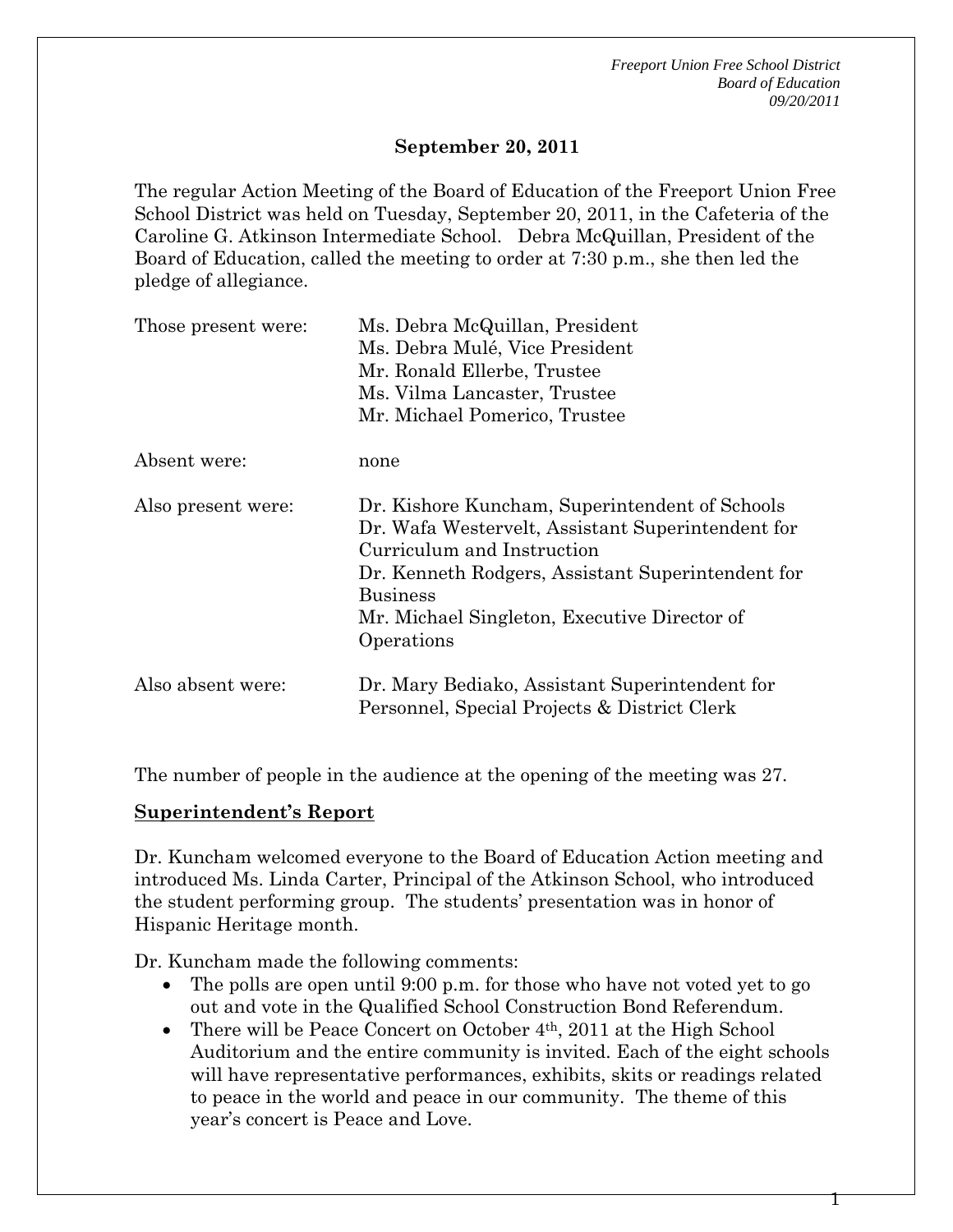#### 2011-2012 Testing Dates

- Grades 3-8 testing for the 2011-2012 school year is scheduled to begin on April 17, 2011, following the April break.
- Parents are urged to plan vacations accordingly and make certain to return on time to have their children participate in the state assessments.
- Dr. Kuncham reminded the audience that the district must meet a 95% participation rate. It is, therefore, important not only for each individual child, but for the district's performance that all students be present to take these important assessments.

## Graduation Venue:

Dr. Kuncham also discussed the concern that people had expressed this year with respect to the limited number of tickets available if the graduation is again scheduled for the Tille Center. However, after thoroughly investigating it has been determined that no suitable facilities are available until Wednesday, June 27<sup>th</sup> when Hofstra would be able to accommodate us. However, the June 27<sup>th</sup> date has its own set of complications including the fact that school will be over and the teachers will have gone for the summer. Dr. Kuncham will continue to have discussions with Mr. Kight and with representatives of the class of 2012. More information will be forthcoming later.

### Other Items

The Board of Education Policy Committee and Legislative Committee meetings will take place sequentially beginning at 8:30 am on Thursday, September  $22<sup>nd</sup>$  in the Board Room of the Administration Building.

It was agreed in discussion with the Board in public session that the Board of Education Retreat will be scheduled for Tuesday, October 11th at 8:00 am.

# **Items for Action**

On a motion by Ms. Mulé and a second by Mr. Ellerbe the following items were approved on a Consent Agenda. The vote was unanimous: Ellerbe, McQuillan, Mulé, Lancaster and Pomerico.

### **Acceptance of the Minutes**

**BE IT RESOLVED** that the Board of Education of the Freeport Union Free School District hereby accepts the minutes of the following meetings as written: August 24, 2011, September 7, 2011

# **Personnel**

**Leave of Absence**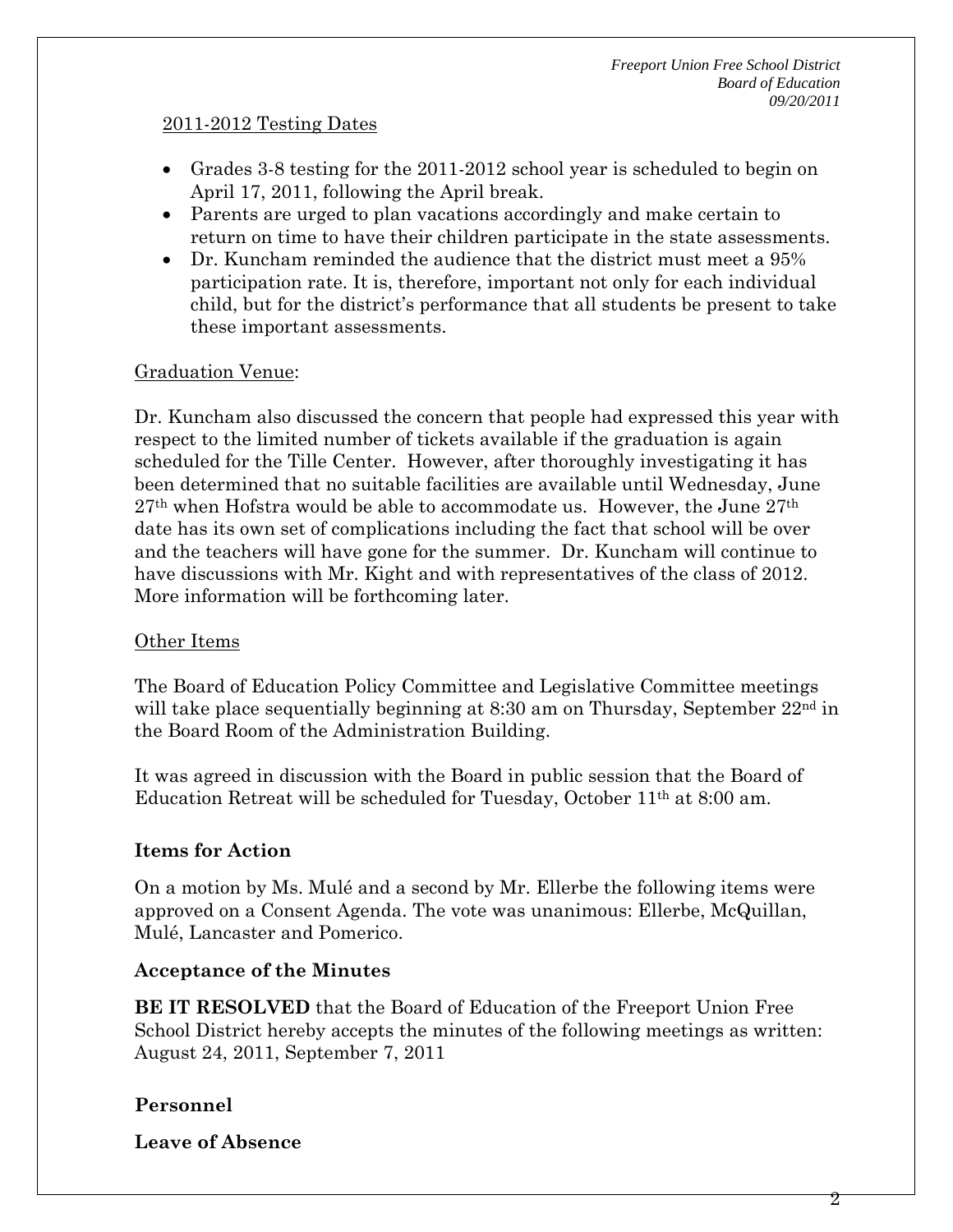3

**BE IT RESOLVED**, that the Board of Education of the Freeport Union Free School District hereby grants a request for leave of absence as listed below:

**Christopher King,** Cleaner, effective August 25, 2011 through October 18, 2011, for health reasons.

**Brenda Floyd**, Security Aide, effective August 31, 2011 through September 25, 2011, for health reasons.

**Raquel Steffa,** Elementary Teacher, effective September 16, 2011 through October 10, 2011, for health reasons.

# **Change of Status**

**BE IT RESOLVED,** that the Board of Education of the Freeport Union Free School District hereby grants a request for change of status as listed below:

**Felice Walsh,** change of status to full-time Teaching Assistant, effective September 12, 2011 with an anticipated tenure date of September 11, 2014 and a new salary of \$20,586.35. Assignment: Bayview.

# **Resignation of Staff**

**BE IT RESOLVED**, that the Board of Education of the Freeport Union Free School District hereby accepts the letter(s) of resignation from the following staff member(s) as listed below:

**Mae-Domenica Beauford**, full-time Teaching Assistant, effective August 30, 2011.

**Mary Casey**, part-time Teaching Assistant, effective August 30, 2011. **Jennifer Wiener**, part-time Teaching Assistant, effective September 7, 2011. **Mitra Dejkameh,** full-time Teaching Assistant, effective August 30, 2011. **Stephen Smar,** full-time Teaching Assistant, effective September 21, 2011. **Robin Waller,** part-time Teaching Assistant, effective September 9, 2011. **Nicole Cianciulli,** part-time Teaching Assistant, effective September 23, 2011.

# **Appointment of Staff – Instructiona**l

# **Probationary**

**BE IT RESOLVED**, that the Board of Education of the Freeport Union Free School District, upon the recommendation of the Superintendent, hereby appoints the individuals listed in the attached Appointment of Staff Report - Probationary, in accordance with the rules of the Board of Regents. These individuals shall possess appropriate certification allowing them to serve as teachers in the public schools of New York

**Michael Addiego,** Special Education Teacher, (replacing F. Bell, retired) a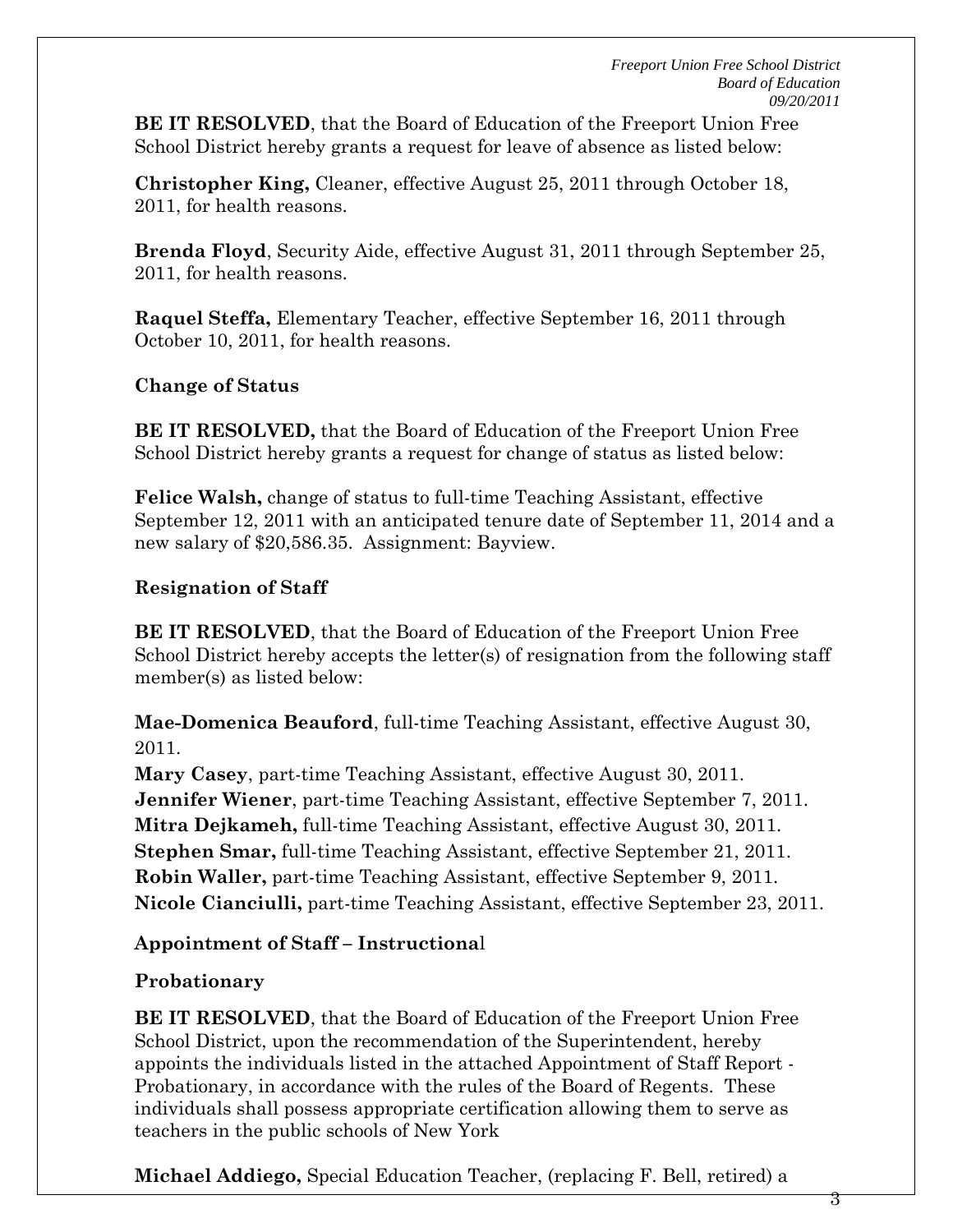probationary appointment effective September 12, 2011 with an anticipated tenure date of September 11, 2014. Compensation will be on step 1-2A of the U2D Schedule at \$62,208. Assignment: FHS.

### **Appointment of Staff – Instructiona**l

### **Temporary**

**BE IT RESOLVED**, that the Board of Education of the Freeport Union Free School District, upon the recommendation of the Superintendent, hereby appoints the individuals listed in the attached Appointment of Staff Report - Temporary, in accordance with the rules of the Board of Regents. These individuals shall possess appropriate certification allowing them to serve as teachers in the public schools of New York.

**Dolores Miller**, Elementary Teacher, (return from Preferred Eligibility List), a temporary appointment effective September 6, 2011 through August 31, 2012. Compensation will be on step 3-2D of the U2D Schedule at \$71,672. Assignment: Columbus.

#### **Teaching Assistant Appointments**

**BE IT RESOLVED,** that the Board of Education of the Freeport Union Free School District, upon the recommendation of the Superintendent, hereby appoints the individuals listed as Teaching Assistants. These individuals shall possess appropriate certification allowing them to serve as Teaching Assistants in the public schools of New York.

**Portland Lawson**, full-time Teaching Assistant, (replacing J. Ascher, resigned) a probationary appointment effective September 6, 2011 through September 5, 2014. Compensation will be \$17,849, according to the FTAA Schedule. Assignment: Atkinson.

**Margarita Izquierdo,** full-time Teaching Assistant, (replacing J. Simpson, resigned) a probationary appointment effective September 6, 2011 through September 5, 2014. Compensation will be \$17,849, according to the FTAA Schedule. Assignment: Atkinson.

**Christina Estevez**, part-time Teaching Assistant, (replacing M. Blasio, change) appointment effective September 6, 2011. Compensation will be \$11,485, according to the FTAA Schedule. Assignment: Bayview.

**Rachel Zamora,** part-time Teaching Assistant, (replacing M. Ciaravino, resignation) appointment effective September 6, 2011. Compensation will be \$11,485, according to the FTAA Schedule. Assignment: Bayview.

**Michele Nicholas,** part-time Teaching Assistant, (new) appointment effective September 6, 2011. Compensation will be \$11,485, according to the FTAA Schedule. Assignment: Bayview.

**Nicole Finch,** part-time Teaching Assistant, (replacing , change) appointment effective September 19, 2011. Compensation will be \$11,485, according to the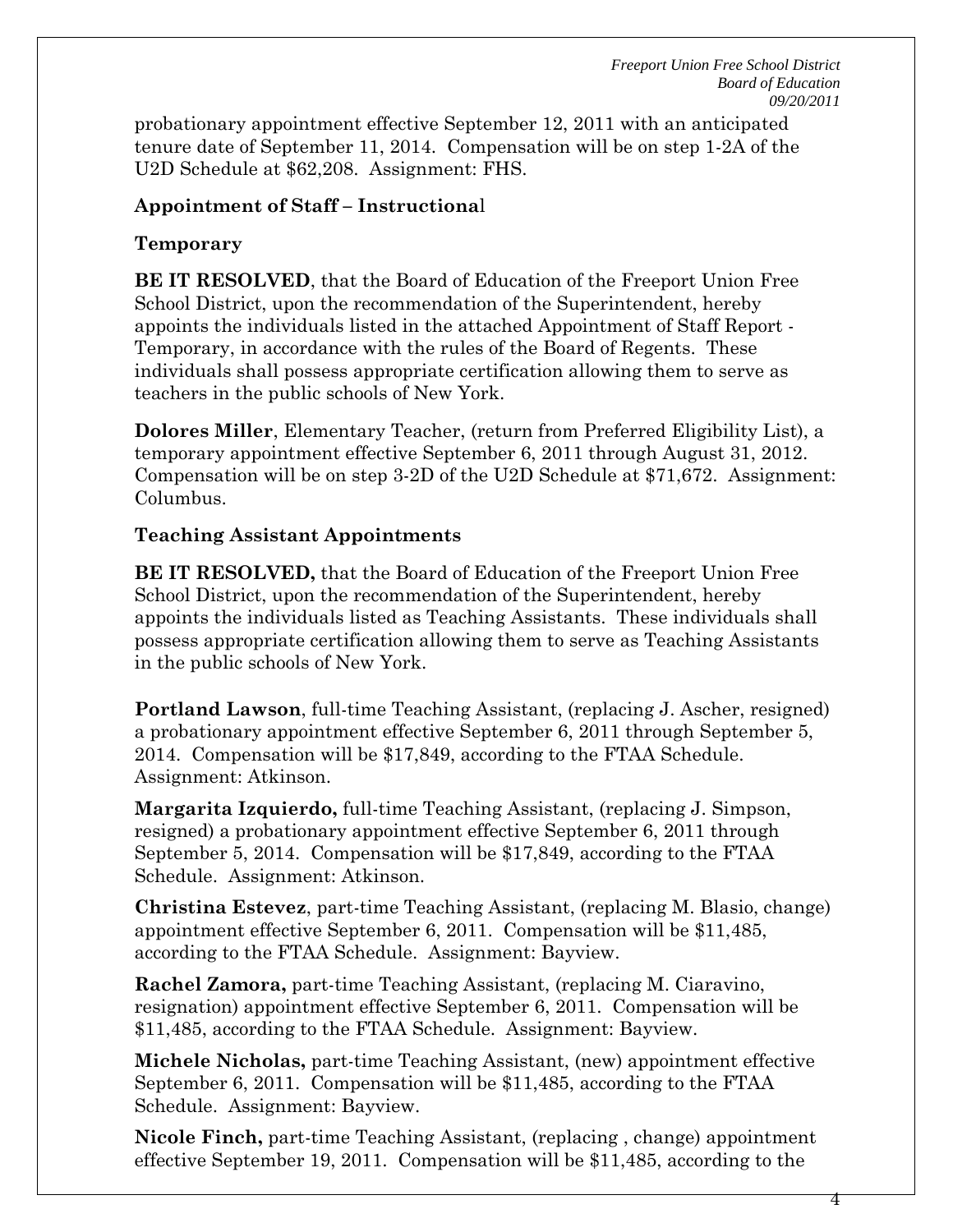FTAA Schedule. Assignment: Giblyn.

**Mary Beth Errico,** full-time Teaching Assistant, (replacing L. Agin, resigned) a probationary appointment effective September 7, 2011 through September 6, 2014. Compensation will be \$17,849, according to the FTAA Schedule. Assignment: Dodd.

**Danielle Barry,** part-time Teaching Assistant, (replacing , E. Terletsky, resigned) appointment effective September 19, 2011. Compensation will be \$11,485, according to the FTAA Schedule. Assignment: Giblyn.

**Carly Loewenthal,** part-time Teaching Assistant, (replacing , J. Einer, resigned) appointment effective September 15, 2011. Compensation will be \$11,485, according to the FTAA Schedule. Assignment: Archer.

## **CSE/CPSE Minutes**

**BE IT RESOLVED,** that the Board of Education of the Freeport Union Free School District hereby accepts the minutes of the meetings of the Committee on Special Education and the Committee on Preschool Special Education for the following dates:

August 10, 12, 16, 17, 23, 26, 2011; September 6, 7, 2011.

# **Other Items for Action**

On a motion by Ms. Lancaster and a second by Mr. Ellerbe the following item was approved:

### **Appointment of the Audit Committee**

**BE IT RESOLVED**, that the Board of Education of the Freeport Union Free School District hereby appoints the five members of the Board of Education as members of the District Audit Committee as required by Education Law §2116-c for the 2011-2012 School Year.

The motion carried unanimously. The vote was: Ellerbe, Lancaster, McQuillan, Mulé and Pomerico.

On a motion by Mr. Ellerbe and a second by Mr. Pomerico, the following item was approved:

# **Approval of an Agreement with MSG Varsity Network LLC**

**BE IT RESOLVED**, that the Board of Education of the Freeport Union Free School District hereby authorizes the President of the Board of Education to sign on behalf of the District, the MSG Varsity Network LLC School Registration and Participation Agreement Form effective for the 2011-12 School Year.

The motion carried unanimously. The vote was: Ellerbe, Lancaster, McQuillan, Mulé and Pomerico.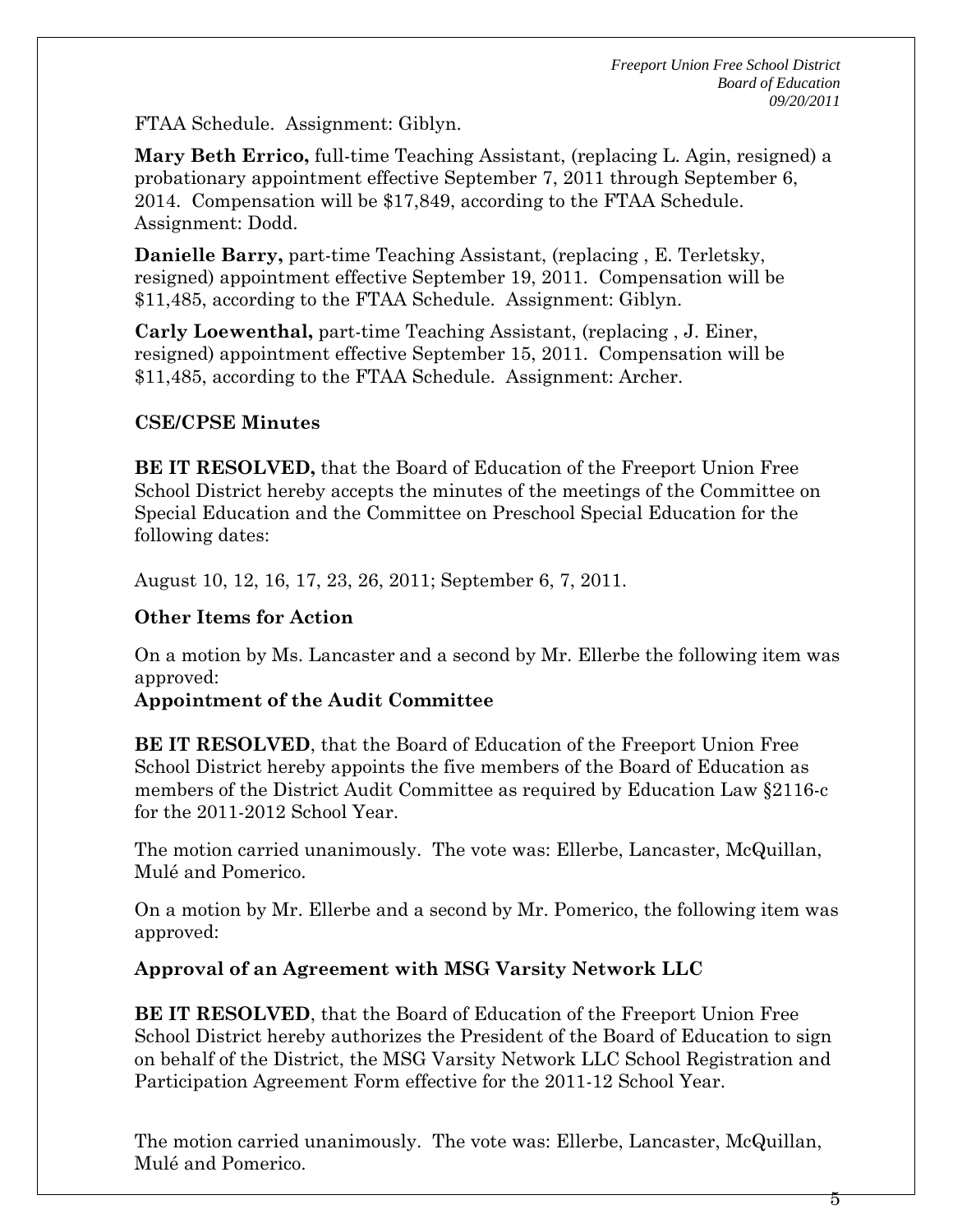On a motion by Mr. Pomerico and a second by Ms. Mulé the following item was approved:

# **Resolution to Approve Committee Members**

**BE IT RESOLVED** that the Board of Education of the Freeport Union Free School District hereby approves the following members to serve on the District Site-Based Committee:

| Name                   | Position                              |  |  |
|------------------------|---------------------------------------|--|--|
| Dr. Wafa Westervelt    | Assistant Superintendent for          |  |  |
|                        | Curriculum & Instruction              |  |  |
| Ms. Paulette Acquavito | Freeport School Administrators'       |  |  |
|                        | Representative & Dodd Middle          |  |  |
|                        | School Assistant Principal            |  |  |
| Ms. Susan DeLuca       | Freeport School Administrators'       |  |  |
|                        | Representative & New Visions          |  |  |
|                        | Assistant Principal                   |  |  |
| Ms. Therese Casoria    | <b>Freeport Teachers' Association</b> |  |  |
|                        | Representative                        |  |  |
| Ms. Susan Lyons        | PTA Council President                 |  |  |
| Linda Wiener           | <b>Freeport Teacher Assistants'</b>   |  |  |
|                        | Representative                        |  |  |
| Ms. Arthellia Brown    | Co-President of FEOSA                 |  |  |
| Marjorie Desir         | Parent/Community Representative       |  |  |
| Margaret Meyveci       | Parent/Community Representative       |  |  |
| Ms. Gladys Vailes      | President Food Service Unit           |  |  |
| Mr. Douglas Anderson   | President of Custodial Unit           |  |  |

The motion carried unanimously. The vote was: Ellerbe, Lancaster, McQuillan, Mulé and Pomerico.

On a motion by Ms. Mulé and a second by Mr. Ellerbe the following item was approved:

**Approval of the Update to the Professional Development Plan** 

**BE IT RESOLVED,** that the Board of Education of the Freeport Union Free School District hereby approves the updated Professional Development Plan for the 2011-2012 school year.

The motion carried unanimously. The vote was: Ellerbe, Lancaster, McQuillan, Mulé and Pomerico.

On a motion by Ms. Lancaster and a second by Mr. Ellerbe the following item was approved: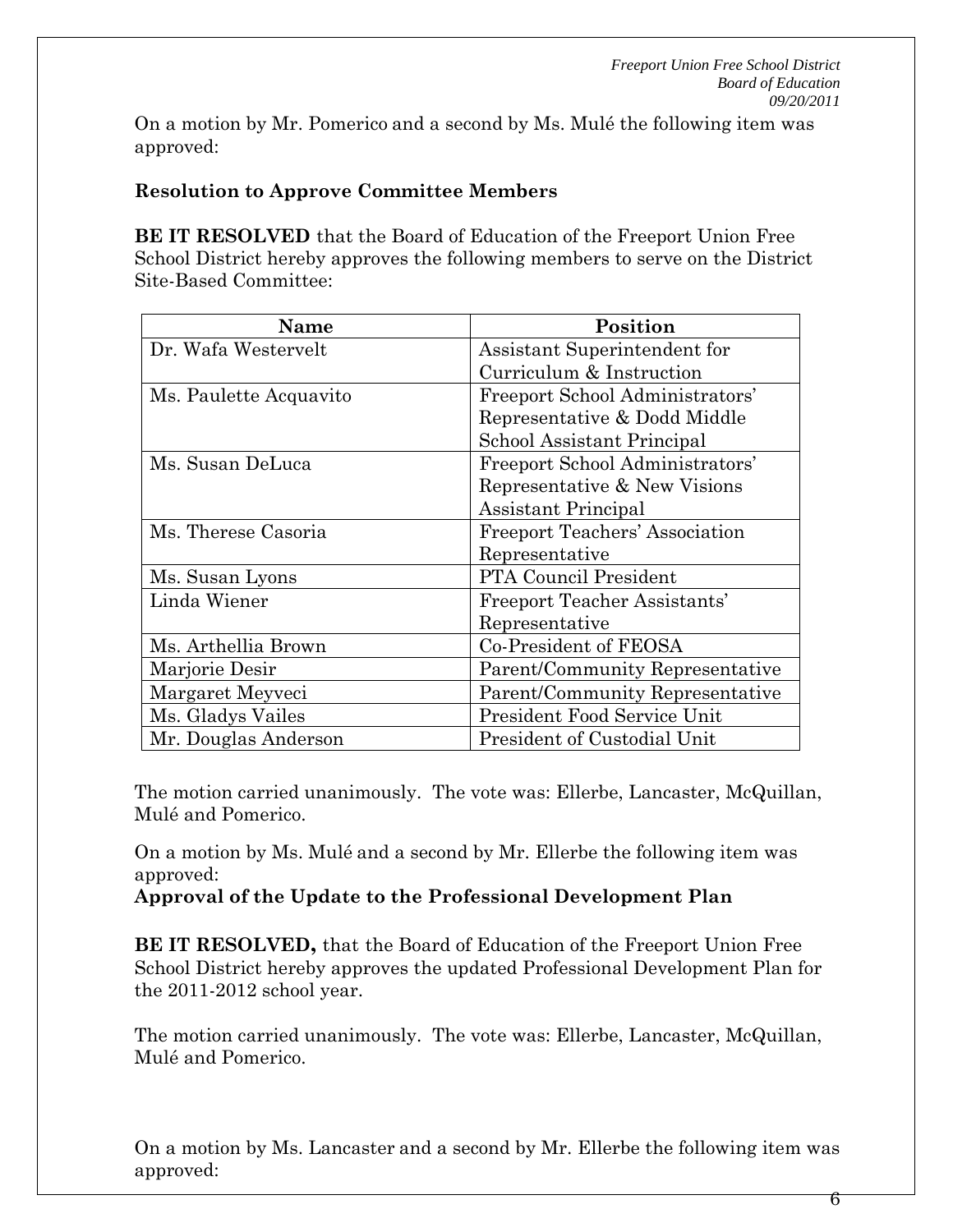$\gamma$ 

## **Acceptance of Donation**

**BE IT RESOLVED,** that the Board of Education of the Freeport Union Free School District hereby accepts the donation of two new Classical Guitars valued at \$100.00 each from Melvin Allen of Queens, New York.

The motion carried unanimously. The vote was: Ellerbe, Lancaster, McQuillan, Mulé and Pomerico.

On a motion by Mr. Ellerbe and a second by Mr. Pomerico the following item was approved:

## **Approval of Consultants**

**BE IT RESOLVED,** that the Board of Education of the Freeport Union Free School District hereby approves agreements between the following consultants and the Freeport Union Free School District, as per the attached list for the 2011-2012 school year; and

**BE IT FURTHER RESOLVED**, that the Board of Education authorizes the Superintendent (or his designee) to execute said agreements on its behalf.

The motion carried unanimously. The vote was: Ellerbe, Lancaster, McQuillan, Mulé and Pomerico

On a motion by Mr. Pomerico and a second by Mr. Ellerbe the following item was approved:

### **Retirement of Staff**

**BE IT RESOLVED,** that the Board of Education of the Freeport Union Free School District hereby accepts the letter of resignation for the purpose of retirement from the following staff member as listed:

**John Schreiber,** Elementary Teacher, effective September 16, 2011, after serving the children of Freeport for more than 33 years.

The motion carried unanimously. The vote was: Ellerbe, Lancaster, McQuillan, Mulé and Pomerico

On a motion by Ms. Mulé and a second by Mr. Ellerbe the following item was approved:

### **Authorization to Sign an Agreement**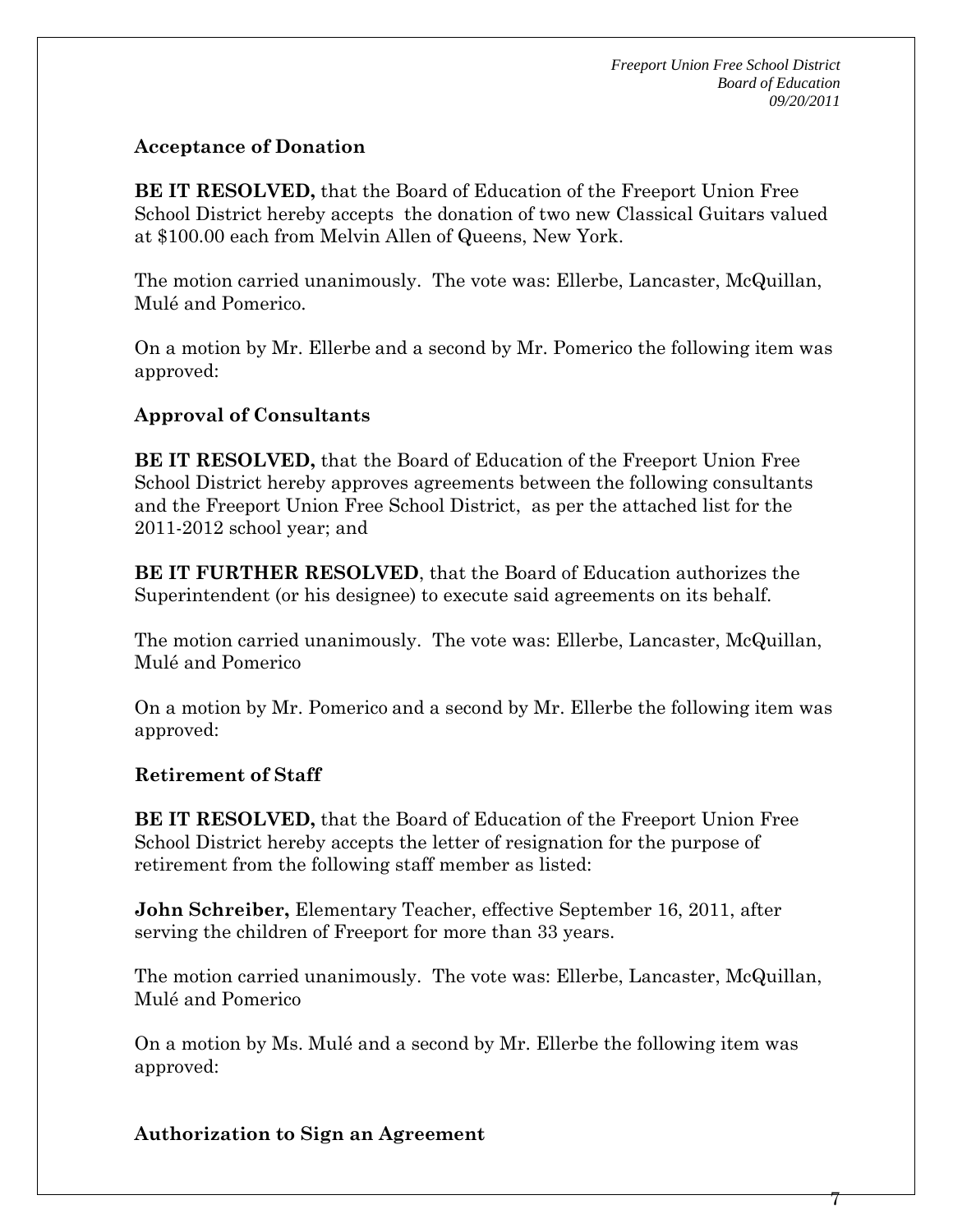**BE IT RESOLVED,** that the Board of Education of the Freeport Union Free School District hereby authorizes the President of the Board of Education to sign a Memorandum of Agreement between the District and the Freeport Teachers **Association** 

The motion carried unanimously. The vote was: Ellerbe, Lancaster, McQuillan, Mulé and Pomerico

### **Questions from the Public**

The public was given the opportunity to address the Board of Education. Each speaker was allowed to address the Board for four minutes on any topic.

### **Executive Session**

At 8:28 p.m. Ms. Mulé moved to adjourn to executive session for five specific matters of personnel and one matter of negotiations. The motion was seconded by Mr. Pomerico and passed unanimously.

The motion carried unanimously. The vote was: Ellerbe, Lancaster, McQuillan, Mulé and Pomerico.

At 9:23 p.m., on a motion by Mr. Ellerbe and a second by Mr. Pomerico the Board returned to open session. The motion carried unanimously.

### A**djournment**

At 9:24 p.m., with no other business, on a motion by Mr. Ellerbe and seconded by Ms. Lancaster, the Board adjourned the meeting.The motion carried unanimously. The vote was: Ellerbe, Lancaster, Mulé and Pomerico.

Respectfully submitted,

Michael Singelton Clerk Pro Tem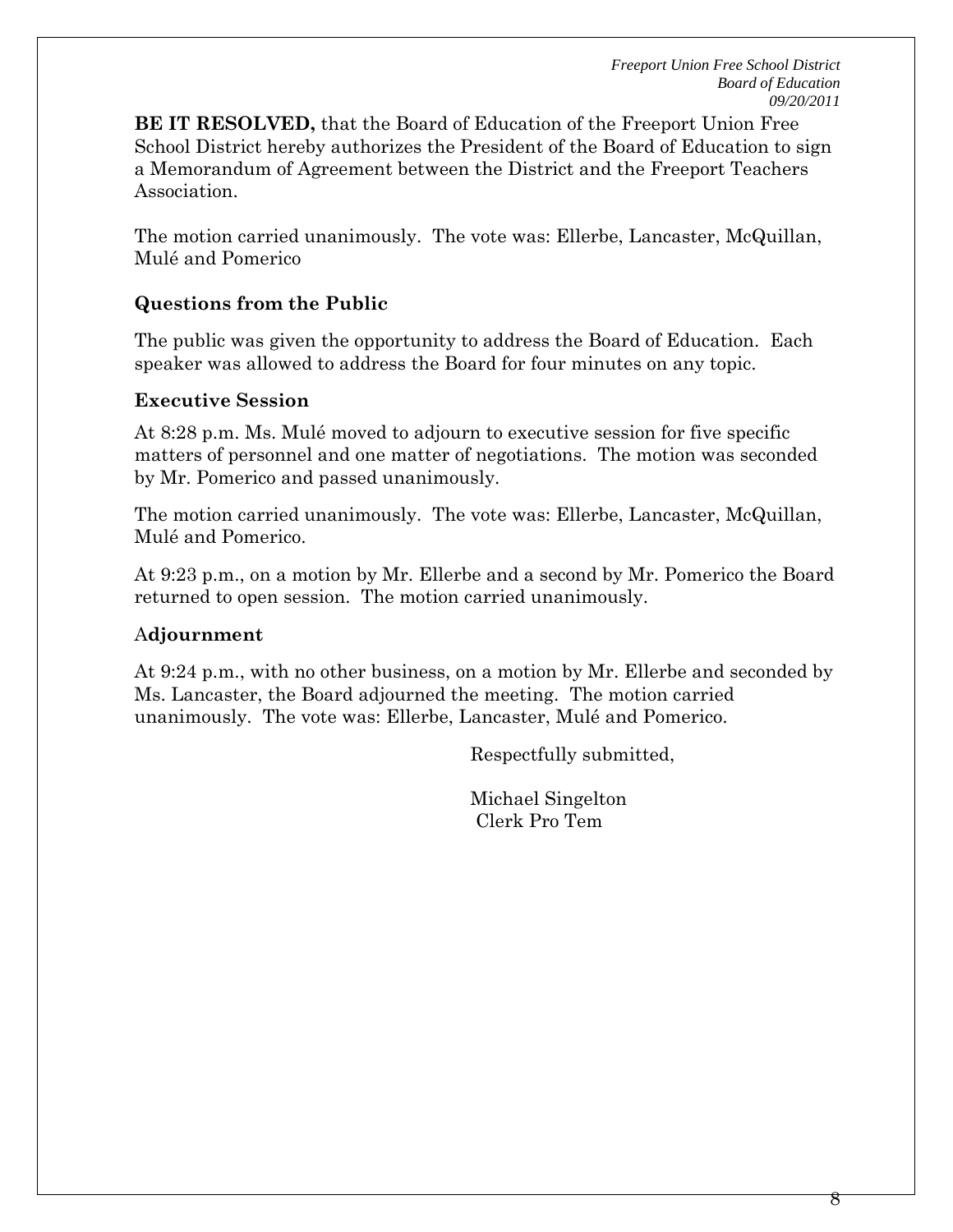| Consultant                                                                        | <b>Schools</b>                 | <b>Services Provided</b>                                                                                                                                                                                                                                                                                                                                                 | <b>Costs for</b>                                 | Funding                                                                                                                                                |
|-----------------------------------------------------------------------------------|--------------------------------|--------------------------------------------------------------------------------------------------------------------------------------------------------------------------------------------------------------------------------------------------------------------------------------------------------------------------------------------------------------------------|--------------------------------------------------|--------------------------------------------------------------------------------------------------------------------------------------------------------|
| International<br><b>Association of</b><br><b>Human Values</b><br>(YES Program)    | District-wide                  | Students are engaged in<br>youth empowerment<br>activities and social<br>emotional learning<br>through Yoga; physically<br>challenging games and<br>mentally challenging<br>discussions; strategies for<br>mental focus; and stress<br>management techniques.                                                                                                            | 2011-2012<br>Not to<br><b>Exceed</b><br>\$15,000 | <b>Source</b><br>21 <sup>ST</sup> Century<br>Community<br>Learning<br>Centers<br>$(\$3,000)$ &<br>Professional<br>Development<br>Funds<br>$(\$12,000)$ |
| <b>Stages for Life</b><br>(former Actors<br>Garage)<br>Drama<br><b>Technology</b> | <b>FHS</b><br>Dodd<br>Atkinson | With a focus on language<br>development for ELLs, a<br>heterogeneous group of<br>ELL and non ELL<br>students learn how to<br>improvise and create skits<br>for teaching positive<br>youth messages; they<br>write, dramatize, video<br>and critique their<br>performances; then edit a<br>final skit produced on a<br>DVD, shared with the<br>District attorney's office | Not to<br><b>Exceed</b><br>\$8,000               | 21 <sup>ST</sup> Century<br>Community<br>Learning<br>Centers                                                                                           |
| Urbintel<br><b>Creative Writing</b>                                               | <b>FHS</b>                     | Poetry Workshops-<br>students learn how to<br>convey important youth<br>messages through verse<br>and poetry, by reflecting<br>on their own lives and<br>writing to creatively<br>express themselves for<br>their peers as an audience                                                                                                                                   | Not to<br>Exceed<br>\$8,000                      | 21 <sup>ST</sup> Century<br>Community<br>Learning<br>Centers                                                                                           |
| Sparkle<br>Entertainment<br>Robyn Workman                                         | Dodd                           | Drama: Actively engages<br>students in the casting,<br>acting, staging, setting,<br>writing and producing a<br>theatrical musical<br>production                                                                                                                                                                                                                          | Not to<br><b>Exceed</b><br>\$8,000               | $21ST$ Century<br>Community<br>Learning<br>Centers                                                                                                     |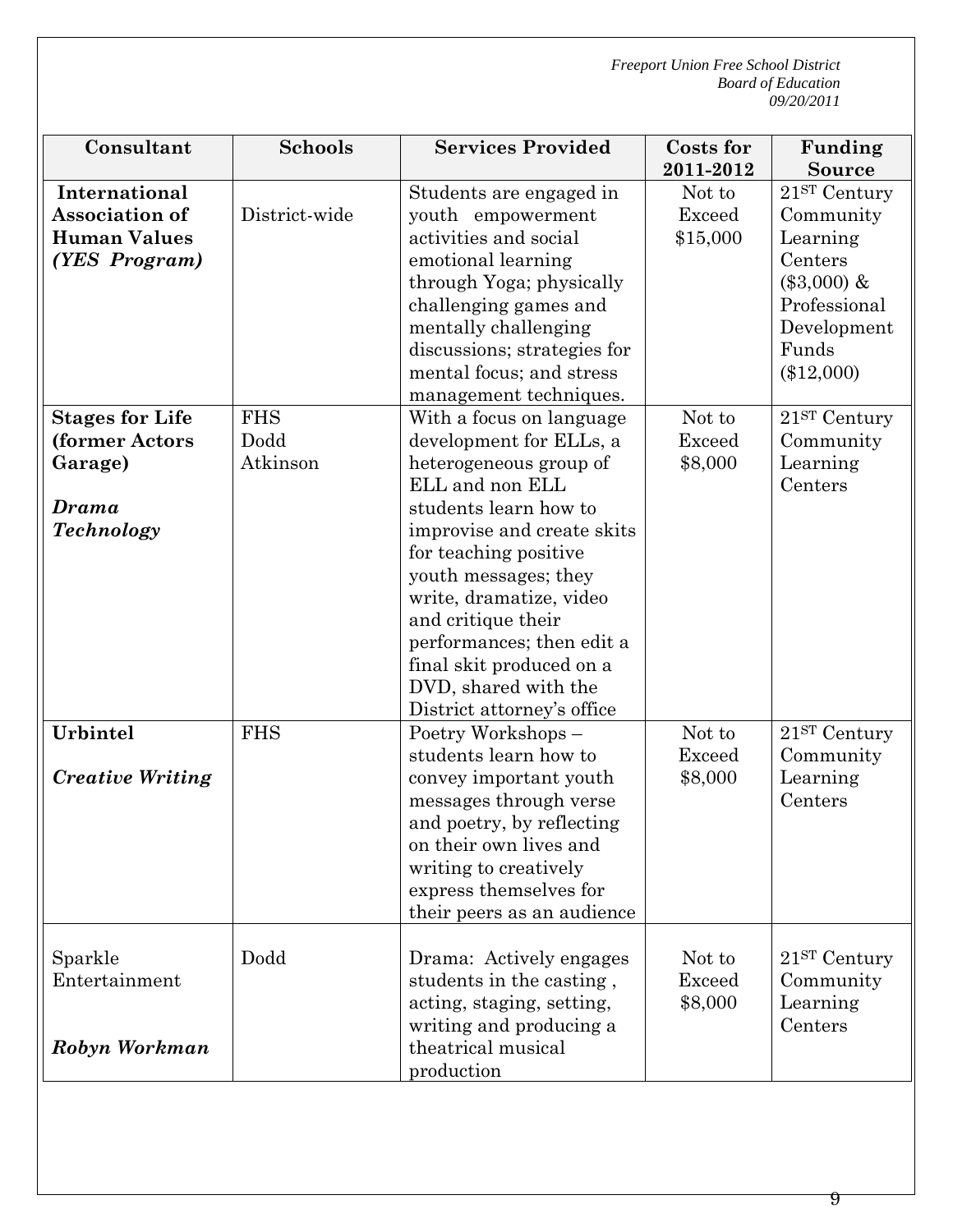|                                                                                                                                          |                       | <b>Freeport Union Free School District</b><br><b>Board of Education</b><br>09/20/2011 |                                                                                                                                                                                                                                                                              |                                    |                                                              |
|------------------------------------------------------------------------------------------------------------------------------------------|-----------------------|---------------------------------------------------------------------------------------|------------------------------------------------------------------------------------------------------------------------------------------------------------------------------------------------------------------------------------------------------------------------------|------------------------------------|--------------------------------------------------------------|
| Unite (Drive Alive)<br>Alcohol and drug<br>prevention                                                                                    | High School           | dangers                                                                               | High impact driving while<br>intoxicated (DWI)<br>simulated activity of how<br>it feels to drive drunk;<br>pledge station for<br>students to promise not to<br>drive drunk or let friends<br>drive drunk; alcohol facts,<br>figures, and statistics<br>about alcohol and its | Not to<br><b>Exceed</b><br>\$3,500 | 21ST Century<br>Community<br>Learning<br>Centers             |
| Kathleen Flynn-<br><b>Bisson Prevention</b><br>through the Arts<br>(KFBPTA)<br><b>Alcohol and drug</b><br>prevention<br>through the arts | Dodd<br>High School   | responsible and                                                                       | Presentations on being<br>accountable for one's<br>behavior in social settings<br>where peer pressure often<br>poses a challenge                                                                                                                                             | Not to<br><b>Exceed</b><br>\$1,000 | 21 <sup>ST</sup> Century<br>Community<br>Learning<br>Centers |
| <b>Jeff Sheloff</b><br>Jazz Quartet<br><b>Cultural History</b><br>and music                                                              | <b>FHS</b>            | the decades                                                                           | Jazz quartet presentation<br>of African American<br>History of music across                                                                                                                                                                                                  | Not to<br><b>Exceed</b><br>\$1,800 | 21 <sup>ST</sup> Century<br>Community<br>Learning<br>Centers |
| Michael Polansky<br><b>Health&amp; Wellness</b>                                                                                          | High School           | responsible and                                                                       | Students are engaged in<br>nutritional and health<br>education discussions<br>with an emphasis on<br>accountable behavior for<br>living a healthy, long life                                                                                                                 | Not to<br><b>Exceed</b><br>\$795   | 21 <sup>ST</sup> Century<br>Community<br>Learning<br>Centers |
| Fran Lacas                                                                                                                               | Dodd                  |                                                                                       | Provides support<br>to teachers of<br>Spanish Native<br>Language Arts<br>classes English<br>Language<br>Learners ELL                                                                                                                                                         | Not to<br><b>Exceed</b><br>\$3,400 | Title IIA                                                    |
| Barbara<br>Rothenberg                                                                                                                    | <b>FHS</b>            |                                                                                       | Provides support<br>to teachers of<br>Spanish Native<br>Language Arts<br>classes English<br>Language<br>Learners ELL                                                                                                                                                         | Not to<br><b>Exceed</b><br>\$3,400 | Title IIA                                                    |
| Dr. Andrea<br>Honigsfeld                                                                                                                 | Atkinson, Dodd, & FHS |                                                                                       | Sheltered<br>Instructional<br>Observation<br>Protocol                                                                                                                                                                                                                        | Not to<br><b>Exceed</b><br>\$6,000 | Title IIA                                                    |